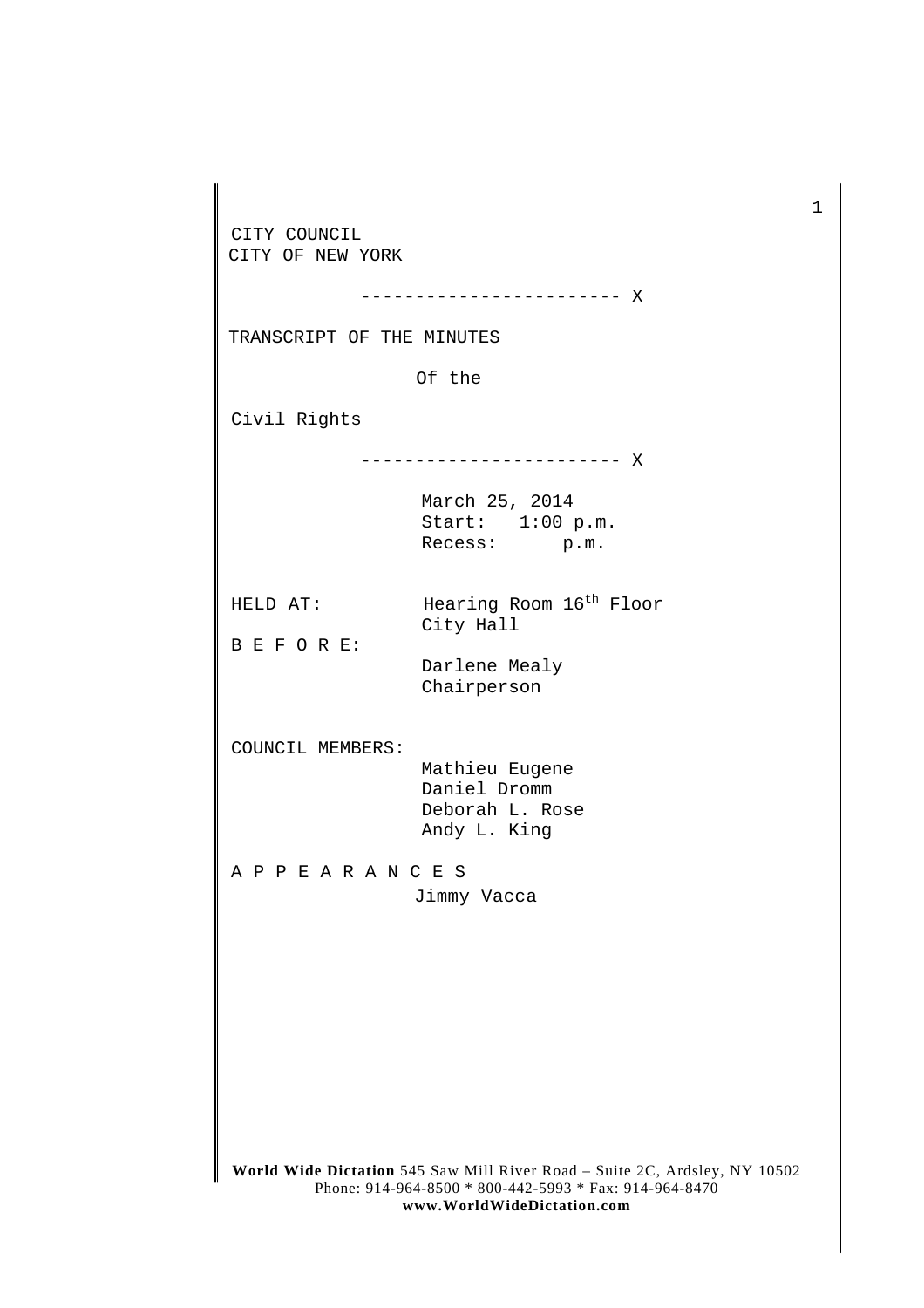| 1       | 2<br>CIVIL RIGHTS                                             |
|---------|---------------------------------------------------------------|
| 2       | [sound check]                                                 |
| 3       | [gavel]                                                       |
| 4       | CHAIRPERSON MEALY: Were gonna start this                      |
| 5       | Civil Rights hearing. Good Afternoon I am Council             |
| 6       | Member Darlene Mealy. I am the Chair of the                   |
| 7       | committee on Civil Rights. Today the committee will           |
| $\,8\,$ | vote on the proposed introductory bill number 173-A.          |
| 9       | A local law to amend the administrative code of the           |
| 10      | City of New York in relations to prohibition of               |
| 11      | discrimination against interns. The committee held a          |
| 12      | hearing on introductory bill number 173 on March 17.          |
| 13      | This bill was introduced in response to the press             |
| 14      | coverage of a recent court finding that protections           |
| 15      | against workplace discrimination under the city human         |
| 16      | rights law do not extend to unpaid interns.<br>The goal       |
| 17      | of this bill is to make sure that interns whether or          |
| 18      | not they are paid whether they are working for 1              |
| 19      | month or 6 are treated like all other employees and           |
| 20      | are protected from discrimination and harassment              |
| 21      | while participating in their internship programs.             |
| 22      | [cough] Excuse me. I thought that this hearing was            |
| 23      | held on this legislation was very important and               |
| 24      | highlight the importance of this legislation.<br>$\mathbb{I}$ |
| 25      | would like to encourage my colleagues to vote I this          |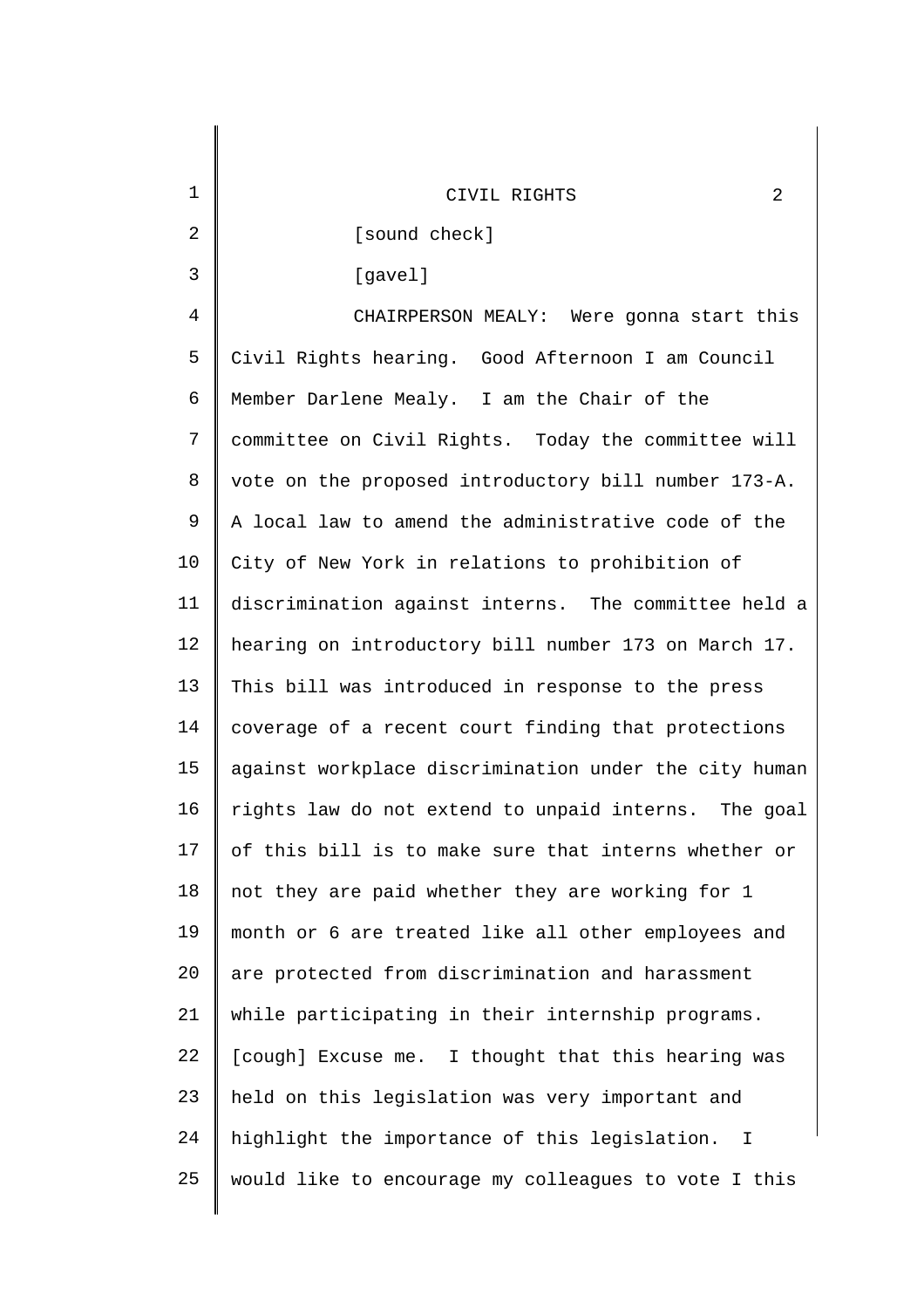2 3 4 5 6 7 8 9 10 11 12 13 14 15 16 17 18 19 20 21 22 23 24 afternoon. With that I would like to give the bills sponsor council member Jimmy Vacca the opportunity to make a statement. COUNCIL MEMBER VACCA: Thank you, thank you very much. I wanna thank Chair Mealy holding the vote today on this intro and it's a bill that will amend the New York City human rights law to define the term intern. In order to prohibit employers from discriminating against interns on the basics of protected categories. I wanna thank Manhattan Borough president Gail Brewer with whom I introduce this legislation last year. So it's important today that we act. Intern programs are extremely beneficial to both employers and employment seekers. In both the public and private sector. An intern has the potential to gain valuable skills and experience and in many cases, internship may lead to employment. Intern programs give employers the opportunity to cultivate talent while potentially increasing workplace productivity. Both Borough President Brewer and I can speak from experience. Internship programs in our office has yield incredible results. In fact to of my top staffers are former interns.

Interns are valuable members of the workplace and the

CIVIL RIGHTS 3

1

25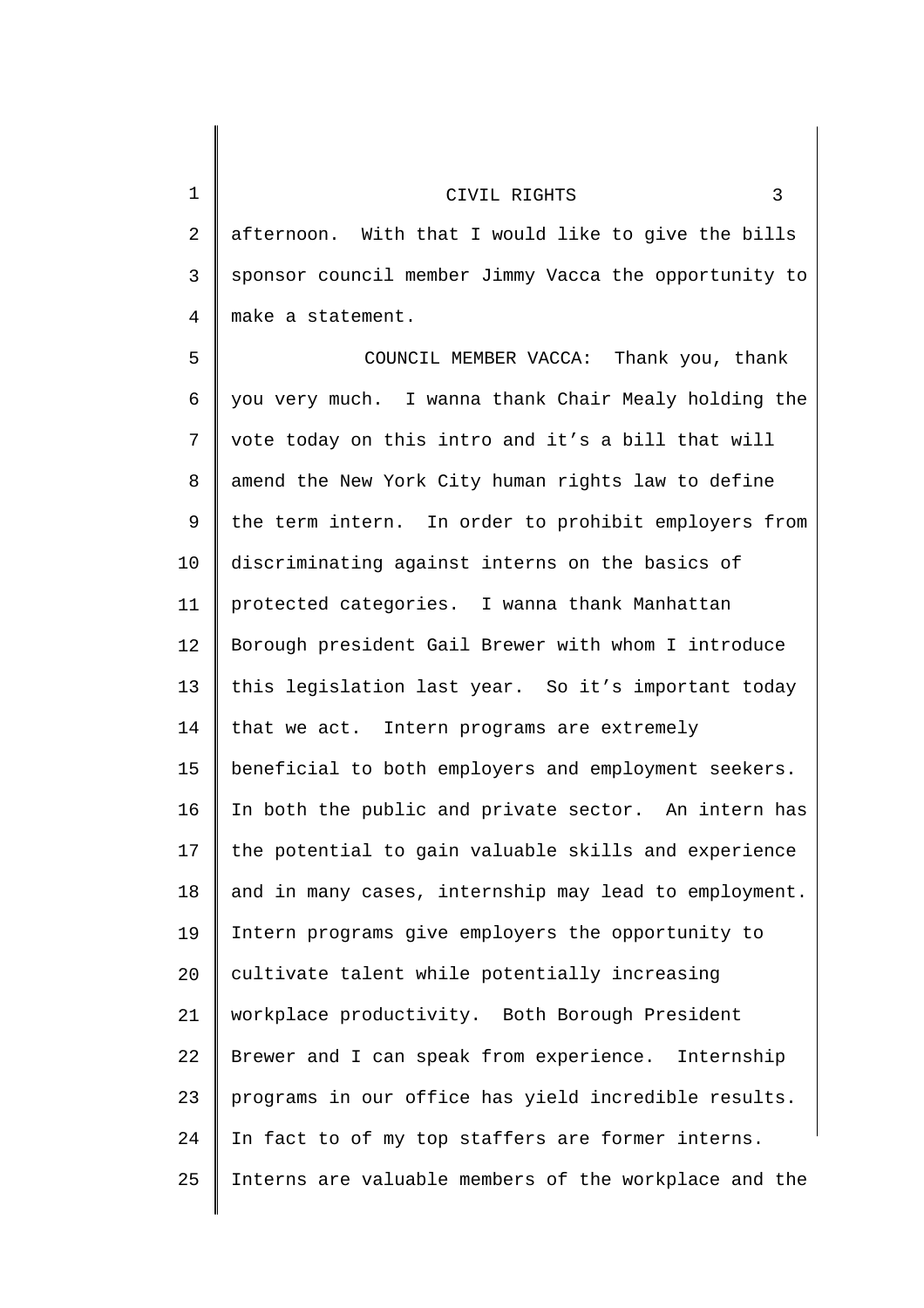| $\mathbf 1$    | 4<br>CIVIL RIGHTS                                     |
|----------------|-------------------------------------------------------|
| $\overline{2}$ | law should reflect that. While many places            |
| 3              | employment had detailed anti-discrimination in sexual |
| 4              | harassment policies that are meant to also cover paid |
| 5              | and unpaid intern interns there's a glaring hold in   |
| 6              | New York City's human right law. That may be          |
| 7              | interrupted to exclude unpaid interns. We have to     |
| 8              | close this hole. In one recent high profile case, an  |
| 9              | intern for a television network Ms. Wang was          |
| 10             | subjected to sexual harassment by her employer. When  |
| 11             | she attempted to bring an employment discrimination   |
| 12             | case under New York City's human right law. The       |
| 13             | judge found that the current loss for protection for  |
| 14             | employees does not extend to unpaid interns.<br>In    |
| 15             | other words Ms. Wang was unable to bring a            |
| 16             | discrimination claim under current human rights law   |
| 17             | simply because she has not been compensated for her   |
| 18             | work. Like most people who read this case, I was      |
| 19             | dumbfounded and interns I know are just as valuable   |
| 20             | if not more valuable to harassment then any other     |
| 21             | employee. No employee whether paid or unpaid should   |
| 22             | have to fear that they are not equally protected      |
| 23             | under the law. And they should not be subject to a    |
| 24             | hostile work environment. Intro 174 is intended to    |
| 25             | expand these protections to unpaid members of the     |
|                |                                                       |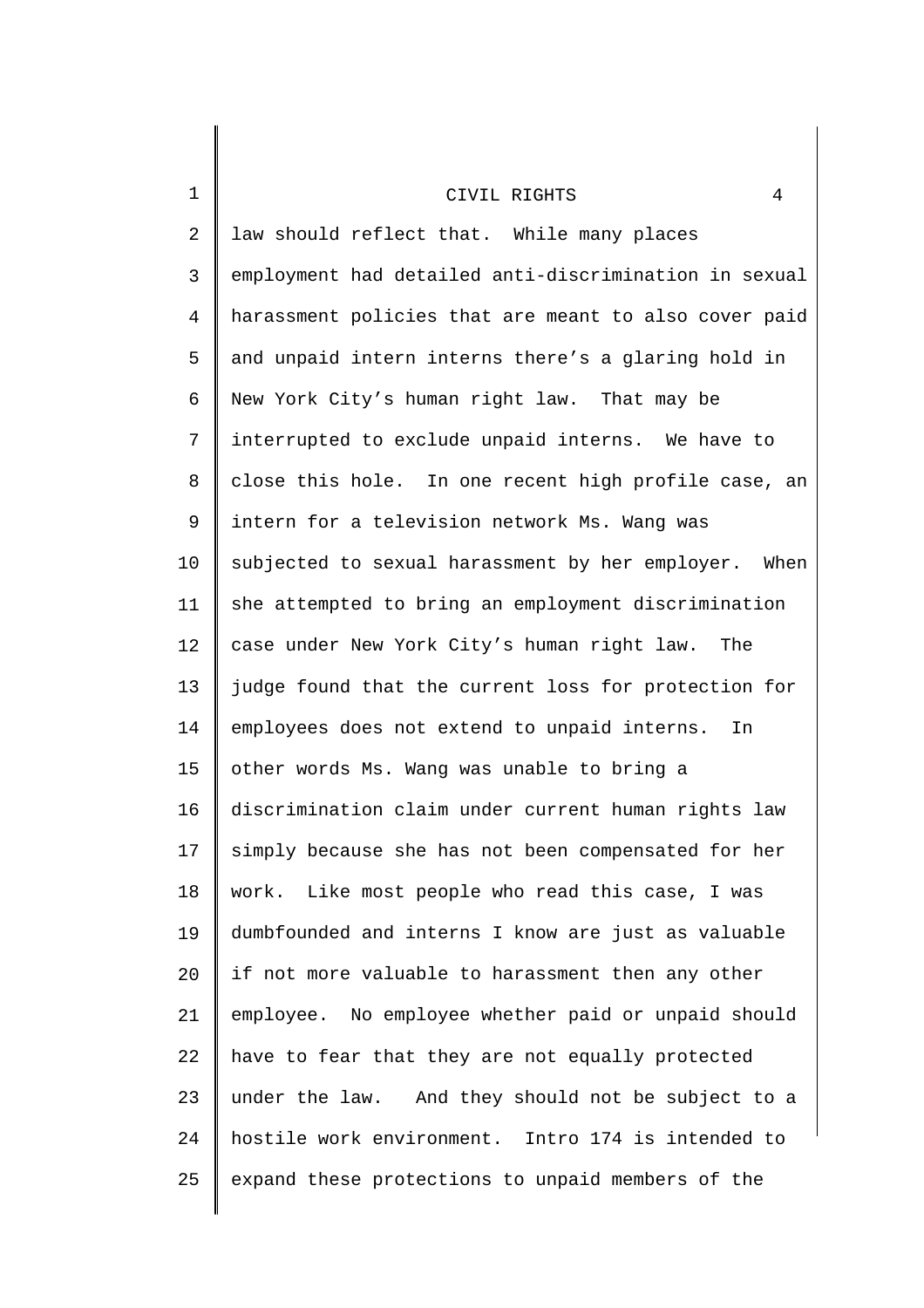| $\mathbf 1$    | 5<br>CIVIL RIGHTS                                     |
|----------------|-------------------------------------------------------|
| $\overline{2}$ | workforce. The bill will simply define the term       |
| 3              | "intern" in the New York City human rights law.<br>In |
| 4              | order to prohibit employers from discrimationg        |
| 5              | against interns on the basis of their actual or       |
| 6              | perceived age, race, creed, color national origin,    |
| 7              | gender, disability, marital status, partnership       |
| 8              | status, sexual orientation, alienage or citizenship   |
| 9              | status or status as a victim of domestic violence,    |
| 10             | sex offenders or stalking. The state of Oregon is     |
| 11             | only municipally to currently defined interns in its  |
| 12             | human rights law. And there are similar pending       |
| 13             | cases in New York and California so if passed; New    |
| 14             | York City will be the first local government to enact |
| 15             | such a law. So I urge you to vote yes on this         |
| 16             | legislation. I thank the speaker and of course I      |
| 17             | thank chair Mealy for their help in this matter.      |
| 18             | CHAIRPERSON MEALY: Just let the record                |
| 19             | show local 174 you said 4 its 3.                      |
| 20             | COUNCIL MEMBER VACCA: I did.                          |
| 21             | CHAIRPERSON MEALY: Yes. Just for the                  |
| 22             | record its 173 and I just hope all my colleagues will |
| 23             | vote I on this. Can we have the roll call? Anyone     |
| 24             | would like to have any other statement. Andy King of  |
| 25             | the Bronx would like to make a statement.             |
|                |                                                       |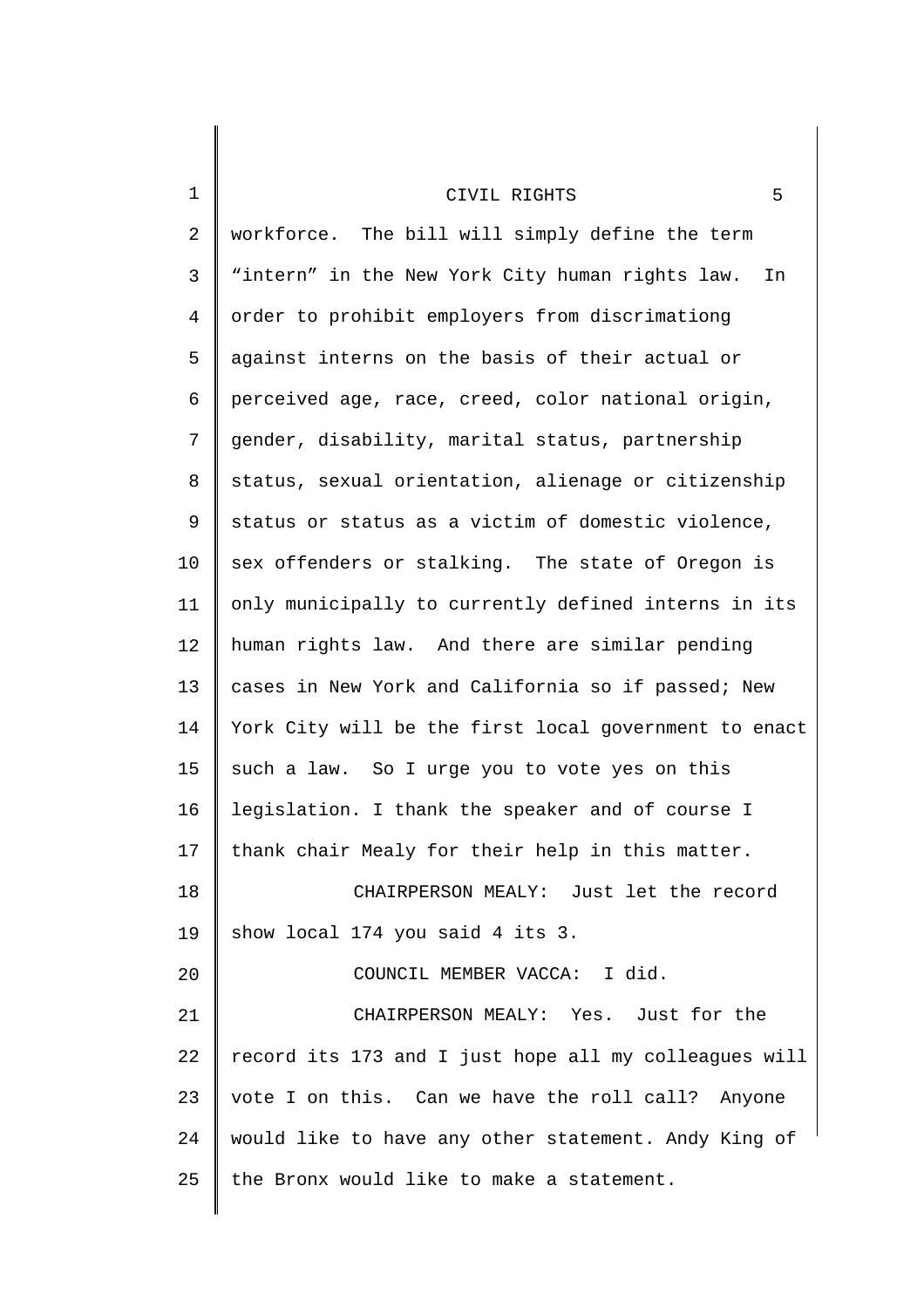| $\mathbf 1$  | 6<br>CIVIL RIGHTS                                     |
|--------------|-------------------------------------------------------|
| 2            | COUNCIL MEMBER KING: Thank you madam                  |
| $\mathsf{3}$ | chair and I just wanted to thank you for your         |
| 4            | leadership in this conversation with equally          |
| 5            | important council member Vacca. This is such a real   |
| 6            | piece of legislation with all the work that we do.    |
| 7            | We know that we are not a success if we didn't have a |
| 8            | number interns that helped get this things that we    |
| 9            | get done each and every day. So I really appreciate   |
| 10           | you putting this on the table and I'm looking forward |
| 11           | to voting I and urging everyone today to vote yes on  |
| 12           | this piece of legislation. Go 173-A.                  |
| 13           | CHAIRPERSION MEALY: Thank you. Anyone                 |
| 14           | else? Mathieu Eugene we are all joined by my          |
| 15           | colleagues Mathieu Eugene, Debbie Rose, Andy King and |
| 16           | a guess speaker Jimmy Vacca. So can we have the roll  |
| 17           | call?                                                 |
| 18           | KEVIN PENN COMMITTEE CLERK: Kevin Penn,               |
| 19           | committee clerk roll call on the committee on Civil   |
| 20           | Rights. Council Member Mealy.                         |
| 21           | CHAIRPERSON MEALY: I vote I and I urge                |
| 22           | all my colleagues to vote I on this important         |
| 23           | legislation we never know the extent of how many      |
| 24           | interns are being harassed every day. So this         |
| 25           | legislation will help this city to combat that        |
|              |                                                       |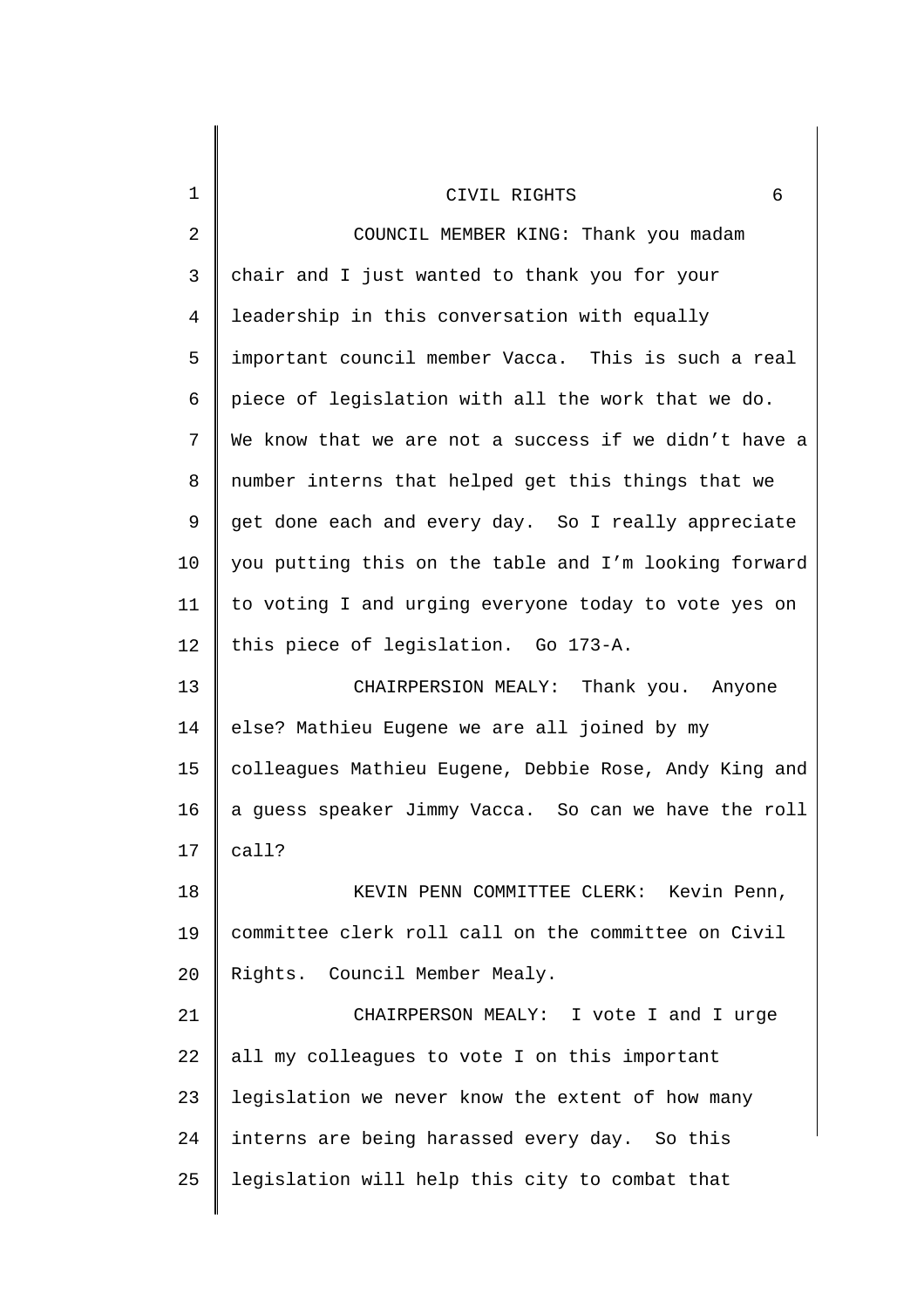| $\mathbf 1$     | 7<br>CIVIL RIGHTS                                   |
|-----------------|-----------------------------------------------------|
| $\overline{2}$  | discrimination against our young interns, so I vote |
| $\mathsf{3}$    | Ι.                                                  |
| 4               | KEVIN PENN COMMITTEE CLERK: Eugene                  |
| 5               | COUNCIL MEMBER EUGENE: I vote I.                    |
| 6               | KEVIN PENN COMMITTEE CLERK: Rose                    |
| 7               | COUNCIL MEMBER ROSE: I                              |
| 8               | COUNCIL MEMBER EUGENE: I'm sorry about              |
| 9               | that, I vote I.                                     |
| 10              | KEVIN PENN COMMITTEE CLERK: Rose.                   |
| 11              | COUNCIL MEMBER ROSE: I.                             |
| 12              | KEVIN PENN COMMITTEE CLERK: King.                   |
| 13              | COUNCIL MEMBER KING: I.                             |
| 14              | KEVIN PENN COMMITTEE CLERK: By a vote of            |
| 15 <sub>1</sub> | 4 on the affirmative, 0 negative, no extensions.    |
| 16              | Items 173A is been adopted. Members please sign the |
| 17              | committee report.                                   |
| 18              | CHAIRPERSON MEALY: Yes, and we will open            |
| 19              | up leave the vote open for 15 mins.                 |
| 20              | [PAUSE]                                             |
| 21              | CHAIRPERSON MEALY: Come on back.                    |
| 22              | [LAUGHTER].                                         |
| 23              | KEVIN PENN COMMITTEE CLERK: Council                 |
| 24              | Member Dromm.                                       |
| 25              | COUNCIL MEMBER DROMM: I vote I.                     |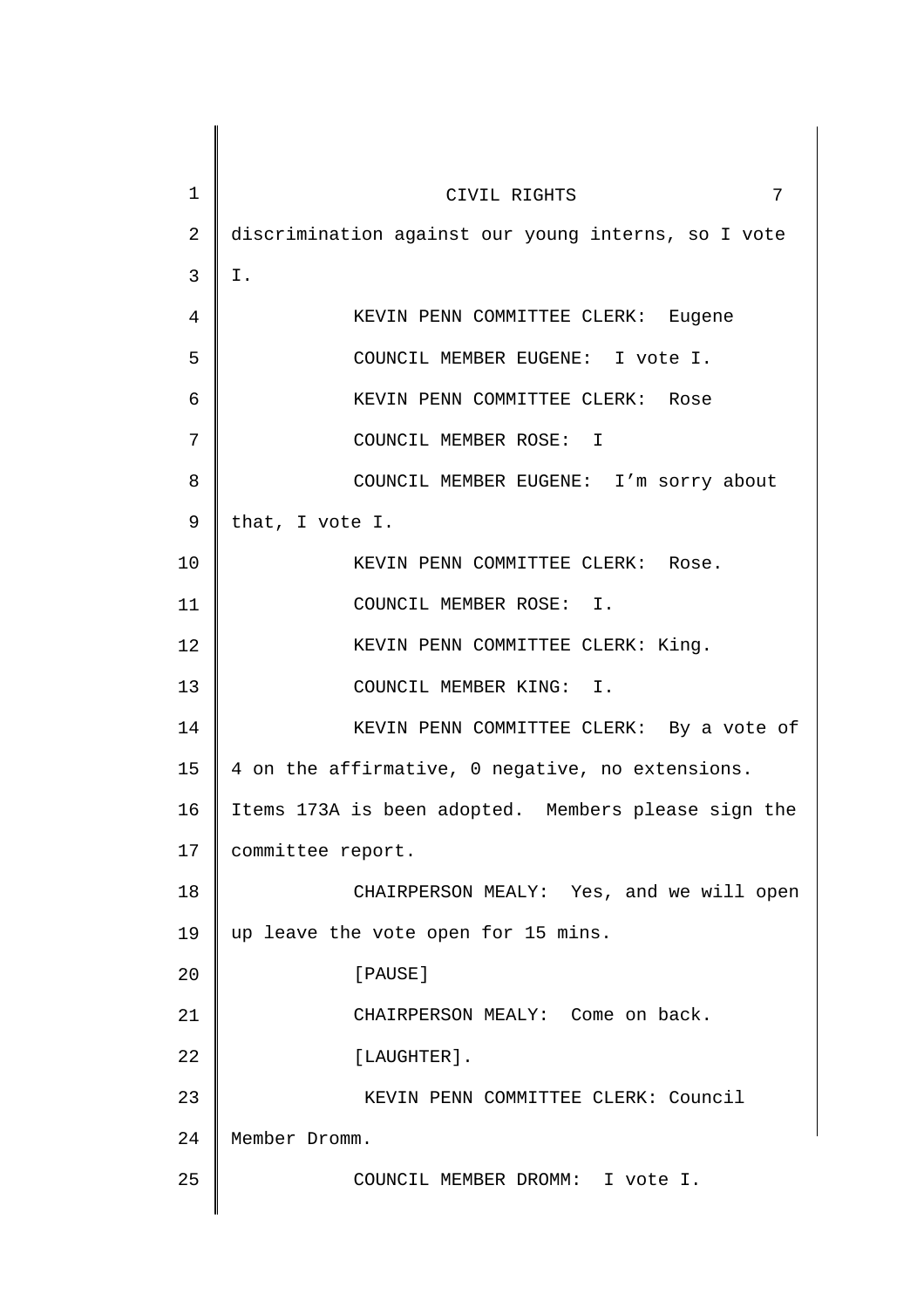| $\mathbf 1$ | CIVIL RIGHTS<br>8                         |
|-------------|-------------------------------------------|
| $\sqrt{2}$  | KEVIN PENN COMMITTEE CLERK: Final vote    |
| $\mathsf 3$ | on the committee on Civil Rights 5 on the |
| $\,4$       | affirmative, 0 negative, no extensions.   |
| 5           | [gavel]                                   |
| $\epsilon$  |                                           |
| $\sqrt{ }$  |                                           |
| $\,8\,$     |                                           |
| $\mathsf 9$ |                                           |
| $10\,$      |                                           |
| $11\,$      |                                           |
| $1\,2$      |                                           |
| 13          |                                           |
| $14\,$      |                                           |
| $15\,$      |                                           |
| 16          |                                           |
| 17          |                                           |
| 18          |                                           |
| 19          |                                           |
| 20          |                                           |
| 21          |                                           |
| 22          |                                           |
| 23          |                                           |
| 24          |                                           |
| 25          |                                           |
|             |                                           |